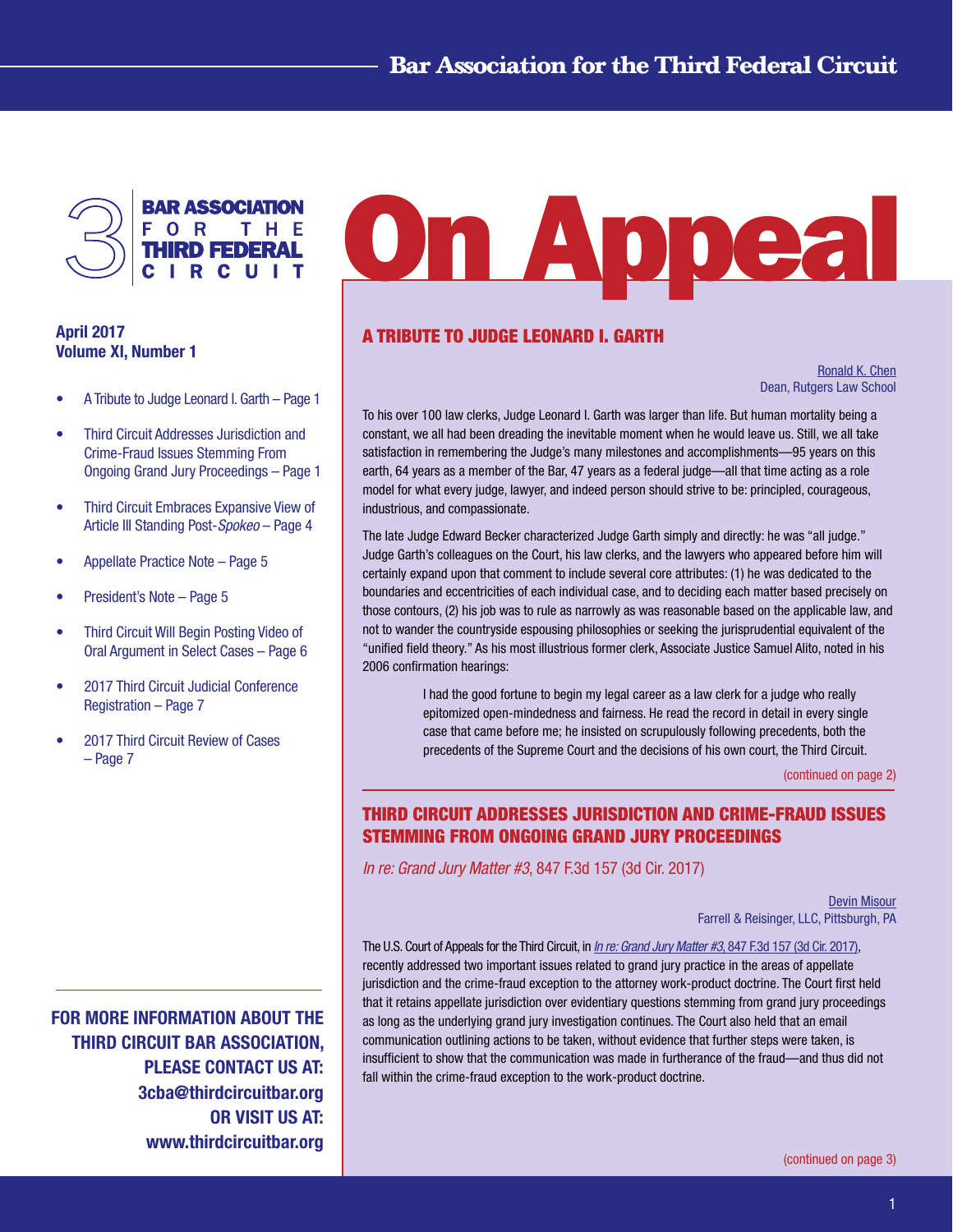

# <span id="page-1-0"></span>A TRIBUTE TO JUDGE LEONARD I. GARTH

— continued from page 1

He taught all of his law clerks that every case has to be decided on an individual basis. And he really didn't have much use for any grand theories.

To Judge Garth, each case was defined by its record, and he trained his clerks to examine that record scrupulously. When I served as his law clerk in the mid-1980s (before PACER and electronic filing), it had become routine practice for the full physical record of a case to be retained in the district court clerk's office even after the notice of appeal had been filed, and for appellate judges to rely primarily on those parts of the record that the parties had agreed would be reproduced in the joint appendix. That was often insufficient for Judge Garth, however, who frequently instructed his clerks to call for the full record to be sent up, as was his absolute prerogative, even if that resulted in several boxes of documents appearing in chambers for examination.

Judge Garth's refusal to be bound by "grand theories" allowed him to keep an open mind. As another Garth clerk, Professor Orin Kerr, wrote soon after Judge Garth's death:

Of course, like every judge, Judge Garth would get instincts about which side was right. But he had an impressive ability to put that aside if he came across case law or something in the record that pointed in a different direction. He saw room for case-by-case equity. And he was carefully attuned to the human side of the cases he decided. But more than any judge I have met, he saw the role of judges as being to follow the law and play it straight.

Judge Garth's personal presence in chambers could be commanding and occasionally dread-inspiring. Thirty-three years later, I still remember a morning, during the first weeks of my clerkship, when Judge Garth arrived in chambers and before putting down his briefcase asked me, in a case to which I had been assigned, whether I thought that the court of appeals had "appellate jurisdiction under *Griggs*." I had no idea what he was talking about, and thought perhaps he might be referring to *Griggs v. Duke Power Co.*, 401 U.S. 424 (1971), a very well-known employment discrimination case that I had studied in law school, but which, so far as I could tell, had utterly nothing to do with the case at hand. It turns out that he was referring to *Griggs v. Provident Consumer Discount Co*. 459 U.S. 56 (1982). Under Federal Rule of Appellate Procedure 4(a)(4) as it then existed, a timely motion in the district court to alter or amend the judgment under Federal Rule of Civil Procedure 59 nullified any notice of appeal that had previously been filed. And if no subsequent notice of appeal was filed within 30 days of the order disposing of the Rule 59 motion, there was no appellate jurisdiction, as *Griggs* had noted the previous year. That, alas, is exactly what appellant's lawyer had omitted.

The issue had not been raised by any party, and I had never even heard of this *Griggs* case, and so in response to Judge Garth's question, I casually responded, "Yes, sure." After a pregnant pause, timed to perfection to instill a sense in me of imminent mortality, Judge Garth replied calmly but firmly and with a hint of a raised eyebrow, "Well then, young man, you would be wrong." Whatever oxygen was left in my lungs was instantly consumed as I saw my future legal career evaporate. He then showed me the district court docket sheet, which *he* had checked but which I had not, that irrefutably demonstrated that appellate jurisdiction was lacking. Lack of subject matter jurisdiction was a matter about which Judge Garth would brook no compromise or suggestion of "work arounds" for the sake of equity. For the court to decide the merits of a case in which it had no jurisdiction would, to Judge Garth, amount to a judicial usurpation of power. Counsel soon thereafter received a notice that the appeal was summarily dismissed, and appellants' lawyers probably had some serious explaining to do to their client.

But as for me, I did not have to explain further, and once the point had been gently made, I saw, perhaps for the first time but certainly not the last, Judge Garth's understanding and compassion for a young lawyer who at that point could not hope to match his exhaustive knowledge of the law and appellate practice. He patted me on the shoulder and simply said, "Well, now you know about *Griggs*," and never said another word about my oversight. (Current appellate practitioners will be relieved to learn that Rule 4(a)(4) was amended some years ago to remove this trap for the unwary.)

Judge Garth was also deeply committed to the concept of collegiality among his fellow judges. I remember him commenting in chambers once that he preferred serving as a district judge, since a trial judge "runs his own show" without requiring the acquiescence of at least one other judge, as is the case in the appellate court. But I am not sure he really meant it. He genuinely enjoyed his interactions with his colleagues on the Third Circuit, and had an abiding respect for each of them, even if he did not always agree in a particular case. Each of the names of the active judges when I clerked evokes memories of genuine affection expressed by Judge Garth: Collins Seitz, Ruggero Aldisert, Arlin Adams, John Gibbons, James Hunter III, Joseph Weis Jr., Leon Higginbotham Jr., Dolores Sloviter, and Edward Becker (all now gone except Judges Gibbons and Sloviter). I have no doubt that succeeding members of the Court have also benefited from personal and professional interactions with Judge Garth. He cared deeply about the Third Circuit as an institution and the consistency of its decisions. He read every "for publication" opinion of the Court before it was released, a practice he observed until a few days before he died. Even though he could no longer vote for rehearing en banc after he took senior status in 1986, I am told by current members of the Court that he would still occasionally send active members of the Court an email (a device to which he eventually became accustomed) suggesting that a certain draft was "not Third Circuit jurisprudence." Rarely were such messages unheeded.

I had the benefit of remaining in New Jersey and thus had the ability to maintain an active relationship with Judge Garth throughout my career. He was both my mentor when I was his law clerk and my friend and advisor thereafter throughout my legal career. Whatever I know about being a responsible, ethical and courageous lawyer and advocate, I owe in no small measure to Judge Garth's guidance.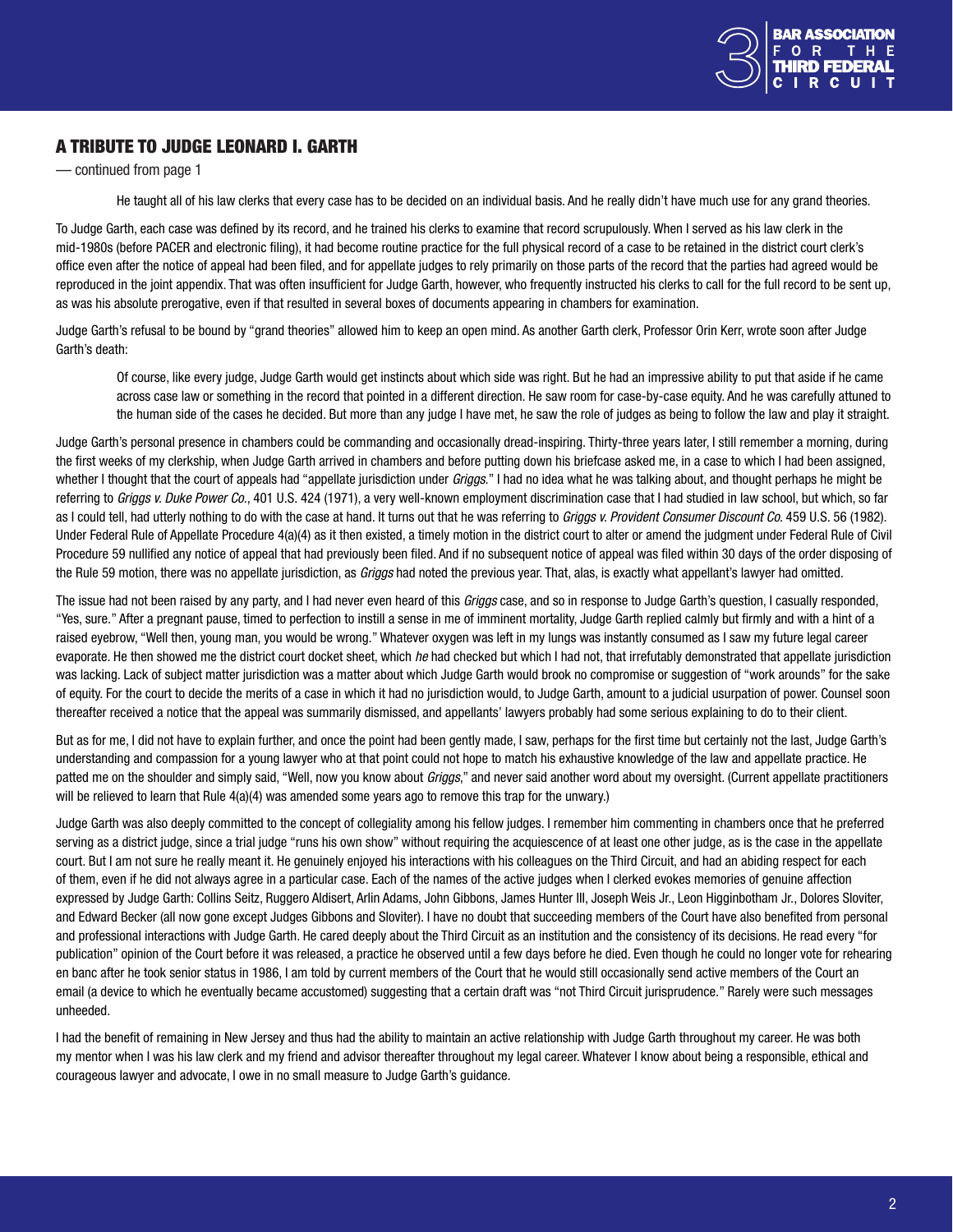

# <span id="page-2-0"></span>THIRD CIRCUIT ADDRESSES JURISDICTION AND CRIME-FRAUD ISSUES STEMMING FROM ONGOING GRAND JURY PROCEEDINGS

— continued from page 1

#### Underlying Grand Jury Proceedings

The case arose in the context of a grand jury investigation into an allegedly fraudulent business scheme involving John Doe, along with his business associate and his lawyer. As part of the scheme, Doe purportedly sold his company (Company A) to his business associate, even though the evidence demonstrated that Doe maintained control and ownership of Company A after his stock was transferred. The purported transfer was undertaken in a fraudulent effort to avoid liability in various civil lawsuits against Company A by tricking the plaintiffs in those suits into believing that Doe had sold Company A, thus encouraging the plaintiffs to settle for less money on the premise that Doe had deep pockets but his business associate did not. The investigation ultimately resulted in all three individuals being charged with RICO conspiracy, conspiracy to commit fraud, mail fraud, wire fraud, and money laundering.

At issue during the grand jury proceedings was a particular email Doe's accountant provided to investigators. In that email, Doe's attorney advised Doe of certain actions he needed to take to correct his records so that they reflected that the business associate—not Doe—owned Company A. Doe had forwarded that email to his accountant, telling the accountant to "[p]lease see the seventh paragraph down re; my tax returns. Then we can discuss this." Neither Doe nor his accountant, however, took any further action pursuant to the email.

The accountant's lawyer filed a motion with the trial court in an effort to claw back the email on the ground that it was privileged. The district court disagreed, however, finding that it fell within the crime-fraud exception to the work-product doctrine. Doe immediately filed an interlocutory appeal.

While the appeal was pending, the grand jury saw the email and returned a 17-count indictment against Doe, his lawyer, and his business associate. A separate grand jury (which also saw the email) subsequently returned a superseding indictment against the defendants. The second grand jury continued to investigate matters involving the ownership of Company A during the pendency of Doe's appeal.

#### Appellate Jurisdiction

On appeal, the Court first acknowledged that its jurisdiction initially fell within the rule established by *Perlman v. United States*, 247 U.S. 7 (1918), which allows a privilege holder to immediately appeal a disclosure order issued to a disinterested third party in possession of the privilege holder's documents without first having been held in contempt. This exception to the so-called "contempt rule" applies in cases where a third-party custodian of records is unlikely to risk being held in contempt by disobeying a court's disclosure order.

However, because the grand jury subsequently indicted Doe, and a second grand jury returned a superseding indictment, the Government argued that the appeal had been rendered moot. In addressing this argument, the Third Circuit identified two prior decisions: *In re Grand Jury Proceedings (Johanson)*, 632 F.2d 1033 (3d Cir. 1980), and *In re Search of Electronic Communications in the Account of chakafattah@ gmail.com at Internet Service Provider Google, Inc.*, 802 F.3d 516 (3d Cir. 2015) ("*Fattah*"), in which it had previously decided interlocutory appeals from grand jury proceedings that returned indictments during the pendency of the appeal. In both instances, the Third Circuit retained jurisdiction over the appeals because a live controversy remained in the ongoing grand jury proceedings.

Relying upon *Johanson* and *Fattah*, the Court recognized that the policy favoring judicial efficiency required it to resolve Doe's claim of privilege in light of the fact that the grand jury proceedings were ongoing. The Court refused to "reflexively dismiss those appeals" where the grand jury proceedings continue, thus ensuring that it would "remedy future harm" in situations where "[t]he grand jury cannot erase from its memory an email about Company A's ownership while evaluating new charges relating to" the very subject of that email. The Court further recognized that, if it were to decline to exercise jurisdiction on the basis that indictments had been returned, then the same issues were likely to come before the Court again if Doe were to be convicted, thus requiring an unnecessary duplication of effort. Accepting that it had jurisdiction, therefore, the Court addressed the appeal's merits.

#### Crime-Fraud Exception

Turning to the privilege question, the Third Circuit acknowledged preliminarily that the email at issue "retained its work-product status because it was used to prepare for Doe's case against those suing him." The critical question, however, was whether the facts of the case satisfied the two prongs of the crime-fraud exception—that is, (1) whether Doe was committing or intending to commit a crime or fraud; and (2) whether the email in question was used in furtherance of that alleged crime or fraud.

The Court ultimately concluded that the facts did not satisfy the second element. Specifically, Doe had only forwarded the email to his accountant and indicated that he wanted to "discuss it." No evidence in the record indicated that they did discuss it, nor was there evidence that Doe ever acted to amend his tax returns to reflect the advice in the email. In light of these facts, the Court reversed the district court's conclusion that the crime-fraud exception applied.

## Conclusion

In arriving at its conclusion, the Third Circuit took pains to note that many cases involving similar interlocutory appeals will be rendered moot by the return of an indictment. For those that do not, however, the jurisdictional issue in this case can be a valuable tool for those whose practice frequently involves grand jury matters. The case also provides important clarification about the crime-fraud exception that many other practitioners will find useful.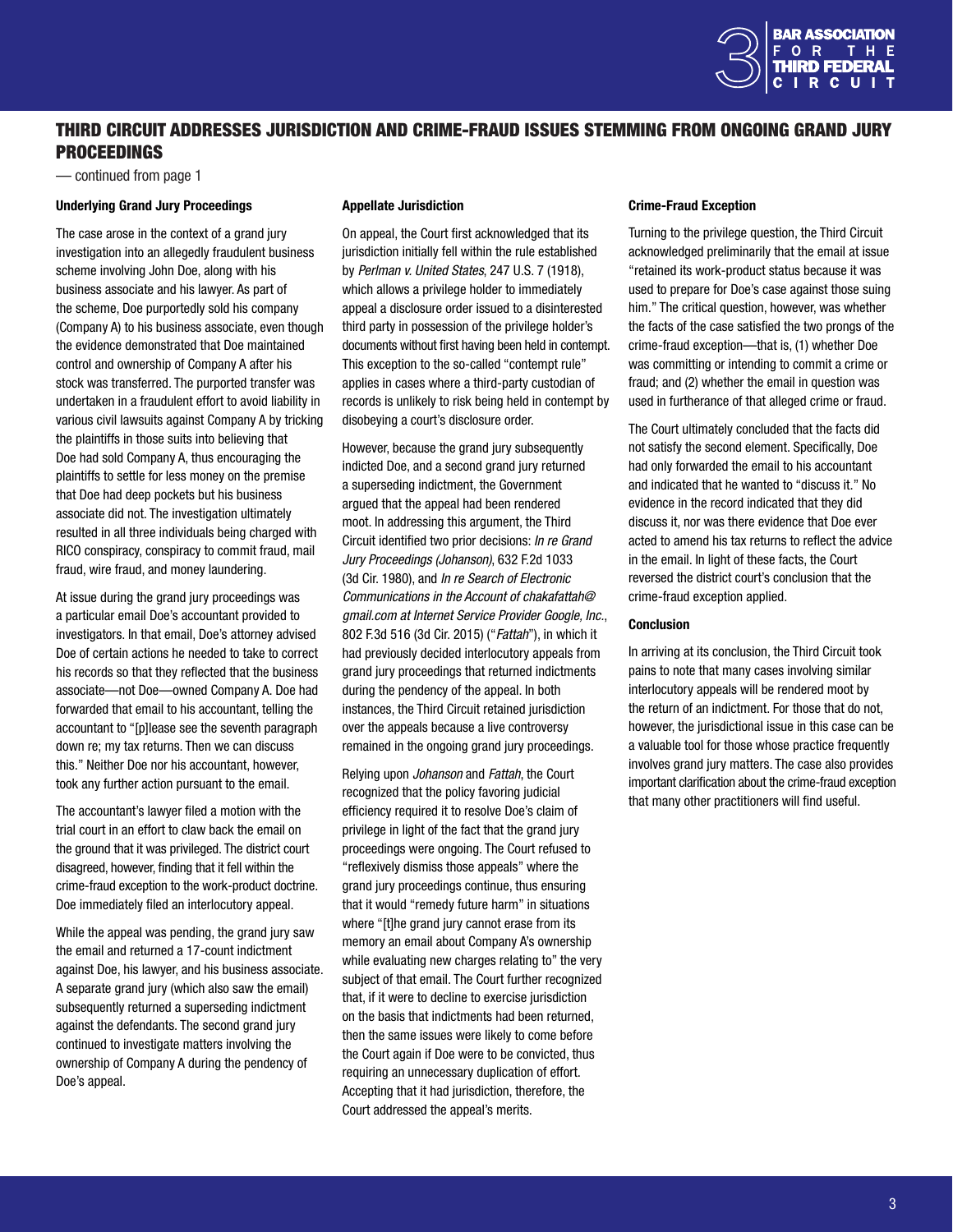

# THIRD CIRCUIT EMBRACES EXPANSIVE VIEW OF ARTICLE III STANDING POST-*SPOKEO*

*In re Horizon Healthcare Servs. Inc. Data Breach Litig.*, 846 F.3d 625 (3d Cir. 2017)

The U.S. Court of Appeals for the Third Circuit, in *[In re Horizon Healthcare Services Inc. Data](http://www2.ca3.uscourts.gov/opinarch/152309p.pdf)  Breach Litigation*[, 846 F.3d 625 \(3d Cir. 2017\),](http://www2.ca3.uscourts.gov/opinarch/152309p.pdf) vacated the dismissal of policyholders' class action complaint against their health insurer, Horizon Healthcare Services, Inc., for violation of the Fair Credit Reporting Act's (FCRA) consumer privacy requirements as a result of a data breach. The decision centered on whether plaintiffs had Article III standing to assert claims under the FCRA given the Supreme Court's ruling in *Spokeo, Inc. v. Robins*, 136 S. Ct. 1540 (2016). Despite Horizon's argument that *Spokeo* necessitated affirmance, the Third Circuit held the plaintiffs did not need to prove that their compromised data was misused. Instead, the plaintiffs could rely on the intangible concrete harm that Horizon caused when it violated the FCRA and unlawfully disseminated their personal information.

## Underlying Litigation

The litigation stemmed from the theft of two unencrypted laptops—containing personal information of more than 839,000 Horizon members—from Horizon's headquarters. Plaintiffs alleged that Horizon failed to adequately comply with FCRA requirements by furnishing their information in an "unauthorized fashion allowing it to fall into the hands of thieves," and failing to maintain "reasonable procedures" to keep their personal information confidential. Horizon moved to dismiss for, among other things, failing to establish standing under Federal Rule of Civil Procedure 12(b)(1). The district court granted Horizon's Rule 12(b)(1) motion, concluding that a showing of standing under *Spokeo* must include a specific harm that goes beyond "mere violations of statutory and common law rights." Because plaintiffs had not shown that the stolen information had been used to their detriment, the district court held that they lacked Article III standing.

## On Appeal

In an opinion authored by Judge Jordan and joined by Judge Vanaskie, the Third Circuit held that the unlawful disclosure of legally protected information was a concrete injury, sufficient to confer Article III standing on consumers even if the information

was never used improperly. As an initial matter, the Court characterized the Rule 12(b)(1) challenge as a "facial" (as opposed to a "factual") attack and, as such, viewed plaintiffs' well-pleaded allegations as true, drawing all reasonable inferences in their favor. The Court recognized that the only issue was whether plaintiffs adequately alleged an invasion of a legally protected interest that was "concrete and particularized." Plaintiffs presented two arguments that the violation of their statutory right satisfied that requirement. They argued, first, that their personal information was not secured against unauthorized disclosure, and second, that Horizon's violation of the FCRA "placed [them] at an imminent, immediate and continuing increased risk of harm from identity theft, identity fraud and medical fraud."

The Court was ultimately persuaded by the former, noting that injury-in-fact determinations are "very generous." In reaching its decision, the Court relied on two Third Circuit decisions from the data privacy arena that allowed individuals to sue to remedy violations of their statutory rights, even without additional injury. First, the Court examined *In re Google Inc. Cookie Placement Consumer Privacy Litig.*, 806 F.3d 125 (3d Cir. 2015), which found that "the actual or threatened injury required by Art[icle] III may exist solely by virtue of statutes creating legal rights, the invasion of which creates standing." Second, the Court discussed *In re Nickelodeon Consumer Privacy Litig.*, 827 F.3d 262 (3d Cir. 2016), which held that "the unlawful disclosure of legally protected information" constituted "a clear de facto injury."

The Court refused to read *Spokeo* as "erect[ing] new barriers that might prevent Congress from identifying new causes of action though they may be based on intangible harm." Instead, the Court determined that *Spokeo* merely "reiterate[d] traditional notions of standing." The Court found that, in light of the congressional decision to create a remedy for the unauthorized transfer of personal information, the FCRA violation at issue gave rise to an injury sufficient for Article III standing purposes. Therefore, the Court vacated the district court's order of dismissal and remanded the matter for further proceedings consistent with the opinion.

## [Molly Q. Campbell](https://www.reedsmith.com/molly_campbell/) Reed Smith LLP, Washington, D.C.

## **Concurrence**

In a concurring opinion, Judge Shwartz agreed with the majority that plaintiffs had standing, but framed the issue of injury as a loss of privacy, which occurred as soon as the laptops were stolen. In determining whether an intangible injury is sufficient to constitute an injury in fact, Judge Shwartz focused on the first approach, noting that the "common law has historically recognized torts based upon invasions of privacy and permitted such claims to proceed even in the absence of proof of actual damages."

#### Conclusion

The Supreme Court's ruling in *Spokeo* generated widespread uncertainty in the data privacy arena around differentiating purely technical statutory violations that will not support standing from viable statutory violations based on an intangible concrete injury. Against this backdrop, the Third Circuit's holding is important in several respects. First, the opinion interprets and applies *Spokeo* with respect to its central issue—whether a statutory injury, without more, can confer standing. Second, the opinion provides an example of how a single breach, even without quantifiable harm, can have serious legal ramifications. Finally, and of particular relevance to practitioners and district courts, the opinion could affect forum choice decisions going forward, given that the nationwide impact of data breaches provides plaintiffs with flexibility in selecting favorable fora in circuits where a ruling of standing is likely.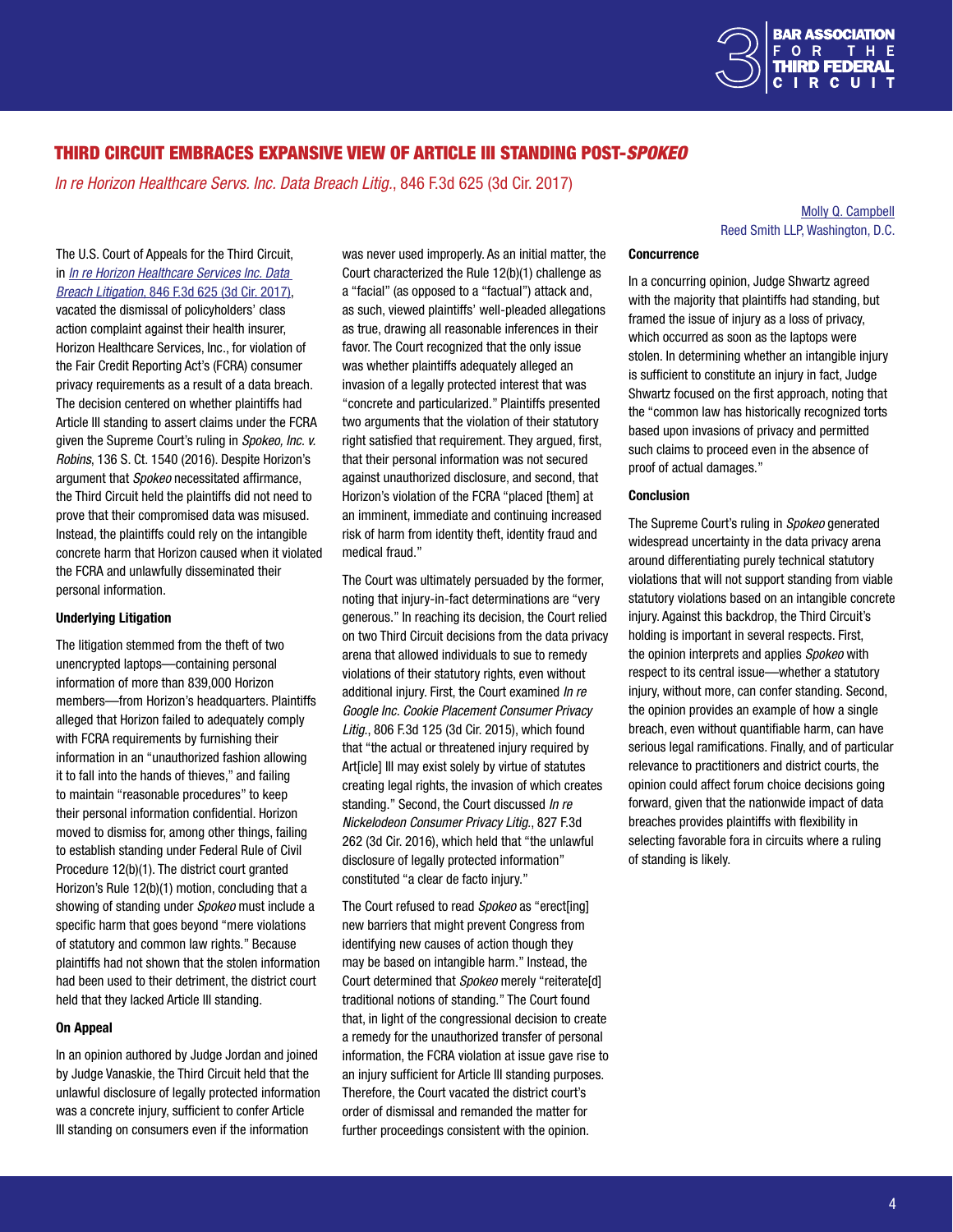

# APPELLATE PRACTICE NOTE

The foundational requirement for success on appeal is compliance with the Court's jurisdictional and procedural rules. Two recently decided cases emphasize that immutable fact.

In *[Papp v. Fore-Kast Sales Co.](http://www2.ca3.uscourts.gov/opinarch/152851p.pdf)*, 842 F.3d 805 (3d

[Cir. 2016\),](http://www2.ca3.uscourts.gov/opinarch/152851p.pdf) the Third Circuit addressed a district court order remanding a case to state court after the defendant had removed under the federal officer removal statute. On appeal, in a footnote, Plaintiff-Appellee Papp asserted: "[S]hould [the District Court's] stated rationale for remand not be accepted, it is respectfully submitted that the issue of timeliness, which was fully briefed by both parties below, would be an appropriate subject for consideration." Although the Third Circuit did not accept the District Court's stated rationale for remand, the Court declined Papp's invitation to consider the issue of timeliness, concluding that Papp had forfeited the argument:

The footnote, standing alone, does not sufficiently present Papp's argument on the issue of timeliness. Indeed, it is not even phrased as an argument, but rather simply states that the issue would be "appropriate" for consideration. The only sense in which Papp makes an argument at all is by reference to what he said somewhere else, trying to incorporate arguments he made before the District Court. To permit parties to present arguments in that fashion would effectively nullify the page or word limits imposed by the appellate and local rules.

*Papp* reminds us that (1) incorporation by reference is insufficient to properly assert an argument on appeal, even when the incorporation relates to an alternate ground for affirmance; and (2) a footnote in a brief, standing alone, is often insufficient to properly develop an argument on appeal and avoid forfeiture.

## [M. Patrick Yingling](https://www.reedsmith.com/Patrick_Yingling/) Reed Smith LLP, Chicago, IL

In *S.M. v. United States*[, No. 16-4426 \(3d Cir. Feb. 24,](https://www.law360.com/articles/898823/attachments/0) [2017\)](https://www.law360.com/articles/898823/attachments/0), the Third Circuit addressed an appeal from an order granting partial summary judgment to the government as defendant in a medical malpractice case. Upon receiving the notice of appeal, the Clerk's Office issued a notice to the parties, stating that "[t]he order appealed may not be final within the meaning of 28 U.S.C. § 1291 and may not otherwise be appealable at this time." Appellant responded with a letter, invoking the not-so-often cited Federal Rule of Appellate Procedure 2 which allows a court of appeals to "suspend any provision" of the Rules of Appellate Procedure—to argue that dismissal for lack of jurisdiction would place form over substance and result in the denial of justice. The Third Circuit declined the invitation to use Rule 2 to save the appeal:

This Court may hear appeals from final orders of the District Court. A final decision is one that "ends the litigation on the merits and leaves nothing for the court to do but execute the judgment." This ordinarily means that "the proceedings in district court must be final as to . . . all causes of action and parties for a court of appeals to have jurisdiction over an appeal . . . ." Here, the District Court has not ruled on the substance of Appellant's claims and those claims remain pending in District Court. The only ruling has been the District Court's grant of partial summary judgment in favor of Appellees capping damages at \$250,000 after it conducted limited discovery. This type of order is not a final order nor is it otherwise appealable. Accordingly, the appeal is dismissed. (citations omitted).

*S.M.* reminds us that no matter the perceived injustice of a district court's interlocutory order, if the order is not final or otherwise immediately appealable under the rules, then any appeal from that order will be dismissed for lack of jurisdiction.

# President's Note

[Charles "Chip" Becker](http://www.klinespecter.com/lawyers_becker.html) Kline & Specter PC, Philadelphia, PA

I am humbled and honored to assume the leadership of the Third Circuit Bar Association. The Association's past presidents are among the most distinguished attorneys in the country, and some of the best people in the legal profession. I thank Nancy Winkelman, Jim Martin, Steve Orlofsky, Lisa Freeland, and Peter Goldberger for their leadership and example. I look forward to your continued guidance and friendship.

Since its inception in 2007, the Association has sought to support the institution of the United States Court of Appeals for the Third Circuit and the professionalism of appellate practice before the Court. To that end, the Association has been involved in numerous endeavors – including, to name a few, continuing legal education programming on appellate matters, comment on proposed appellate rules, development of the Third Circuit Practice Guide, publication of the Association's "On Appeal" newsletter, and participation in the Third Circuit's Judicial Conference when the conference is open to counsel. I am proud of what the Association has accomplished over these last ten years. I look forward to what the next ten will hold.

In the next few weeks, I need your help. You all know that the Third Circuit Judicial Conference will take place in Lancaster, Pennsylvania from April 19-21, 2017. The program materials make clear that the conference will be excellent on every level – educational, professional, and social. I hope that you will register and participate. If you have registered, thanks and I look forward to seeing you. If you have not, please consider doing so!

In addition to the terrific programming at the Conference, let me point out a few items of special interest to Association members. The Association will sponsor the cocktail party on Wednesday evening that precedes the bench-bar dinner. On Thursday morning, the Association will sponsor a breakfast hosting all current (and prospective) members. For Thursday evening, the Association is organizing a dine-around in Lancaster that should be great fun. This event should be especially good because it will follow a 5:30-6:30 p.m. reception with the judges and lead into a 10:00 p.m. dessert reception with the judges. Finally, the Association is planning two CLE panels that will take place on Friday morning and conclude the conference.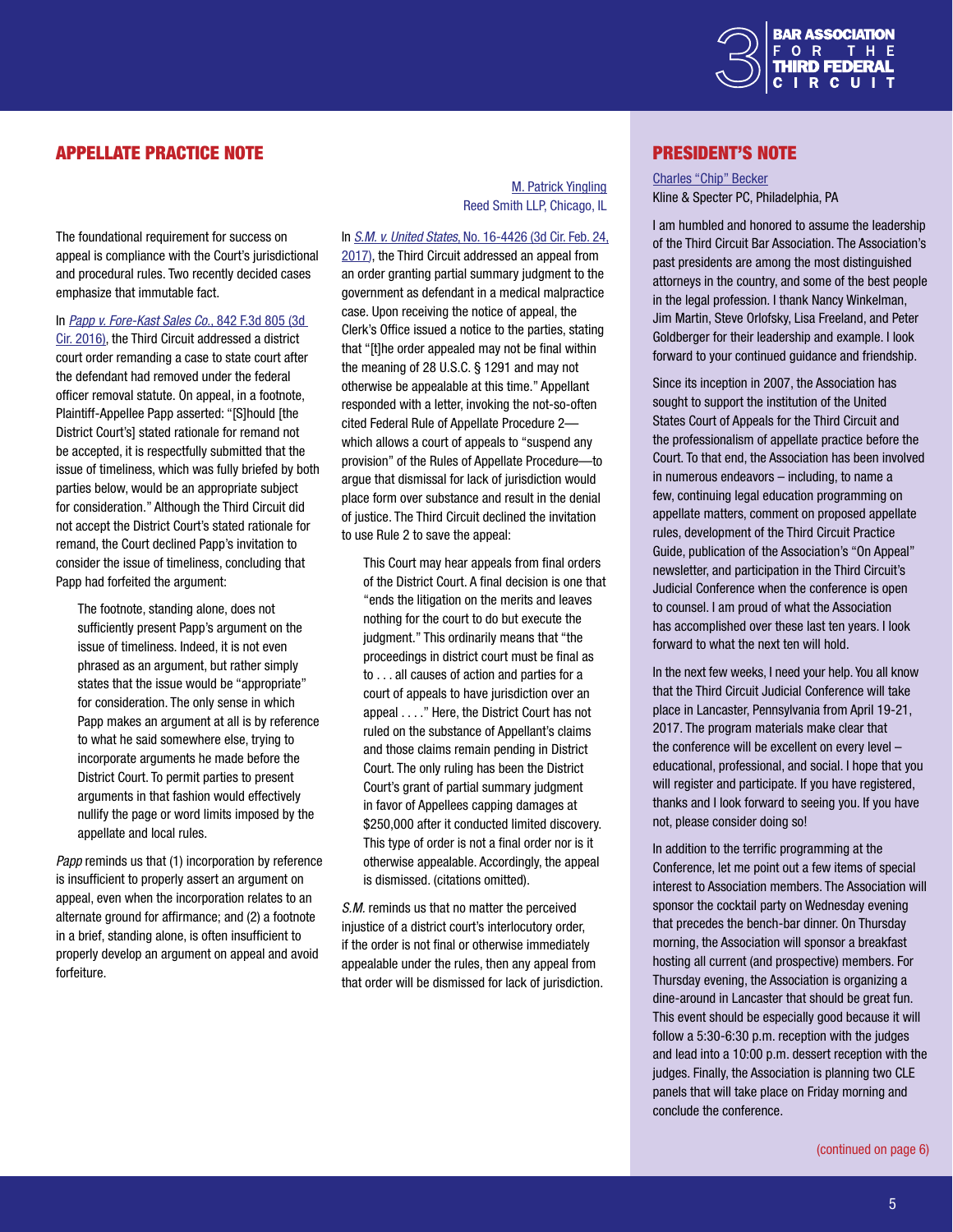

# THIRD CIRCUIT WILL BEGIN POSTING VIDEO OF ORAL ARGUMENT IN SELECT CASES

The Third Circuit, on January 13, 2017, entered an [order](http://www.ca3.uscourts.gov/sites/ca3/files/011317_Order adopting IOP.pdf) adopting amendments to the Court's internal operating procedures to allow for public posting of video recordings of oral arguments. The [amended IOP](http://www.ca3.uscourts.gov/sites/ca3/files/011317IOP_Final_Chpt2_Insert.pdf) reads:

Amendment to I.O.P. Chapter 2

2.6 Posting of oral argument on the court's website.

2.6.1 Audio recordings of all arguments will be posted on the court's internet website unless the panel directs otherwise.

2.6.2 Counsel will be provided an opportunity, either before or after argument, to recommend or to object to the posting of video recordings of oral argument. If the panel is inclined to post a video recording, the clerk will inform counsel and direct counsel to submit any objections by close of business the next day.

2.6.3 While the Clerk will convey to the panel any suggestion from counsel or the public that video recordings be posted for public viewing, the decision on whether to post video recordings for public viewing is within the sole discretion of the panel. No opinion or order need be entered regarding a suggestion that video be posted.

2.6.4 If, after oral argument, and considering the views of counsel or the public if any, the panel unanimously agrees that an argument presents issues of significant interest to the Public, the Bar, or the Academic Community, the panel will direct that a video recording of the argument be posted for public viewing on the court's internet website.

# President's Note

— continued from page 5

The first is entitled "Professional Ethics in the Appellate Process" and features leading commentators on legal ethics. The second program, entitled "What Attorneys Hope Judges Know and Vice Versa," promises to showcase a healthy exchange of views between bench and bar.

Before concluding these remarks, let me thank the Association's officers and board for their enthusiasm and service. The additional officers are Andy Simpson, Donna Doblick, and Deena Jo Schneider. The board consists of Howard Bashman, Edson Bostic, David Fine, Dolace McLean, Lisa Rodriguez, Steve Sanders, Nilam Sanghvi, Matthew Stiegler, Robert Vort, and Vic Walczak. I won't try to describe the level of legal acumen and achievement of this group other than to say that it is beyond impressive. Let me also thank Patrick Yingling, Paige Forster, and Colin Wrabley for their continued involvement as producers and editors of *On Appeal*. You three do a fabulous job and are also magnificent lawyers. Thank you all.

For those of you who have renewed your membership in the Association, thank you. For those of you who are considering it, please do so. Our success as an organization depends on the support of our members. If you have questions or comments, don't hesitate to contact me. With your help, I look forward to another productive and rewarding year.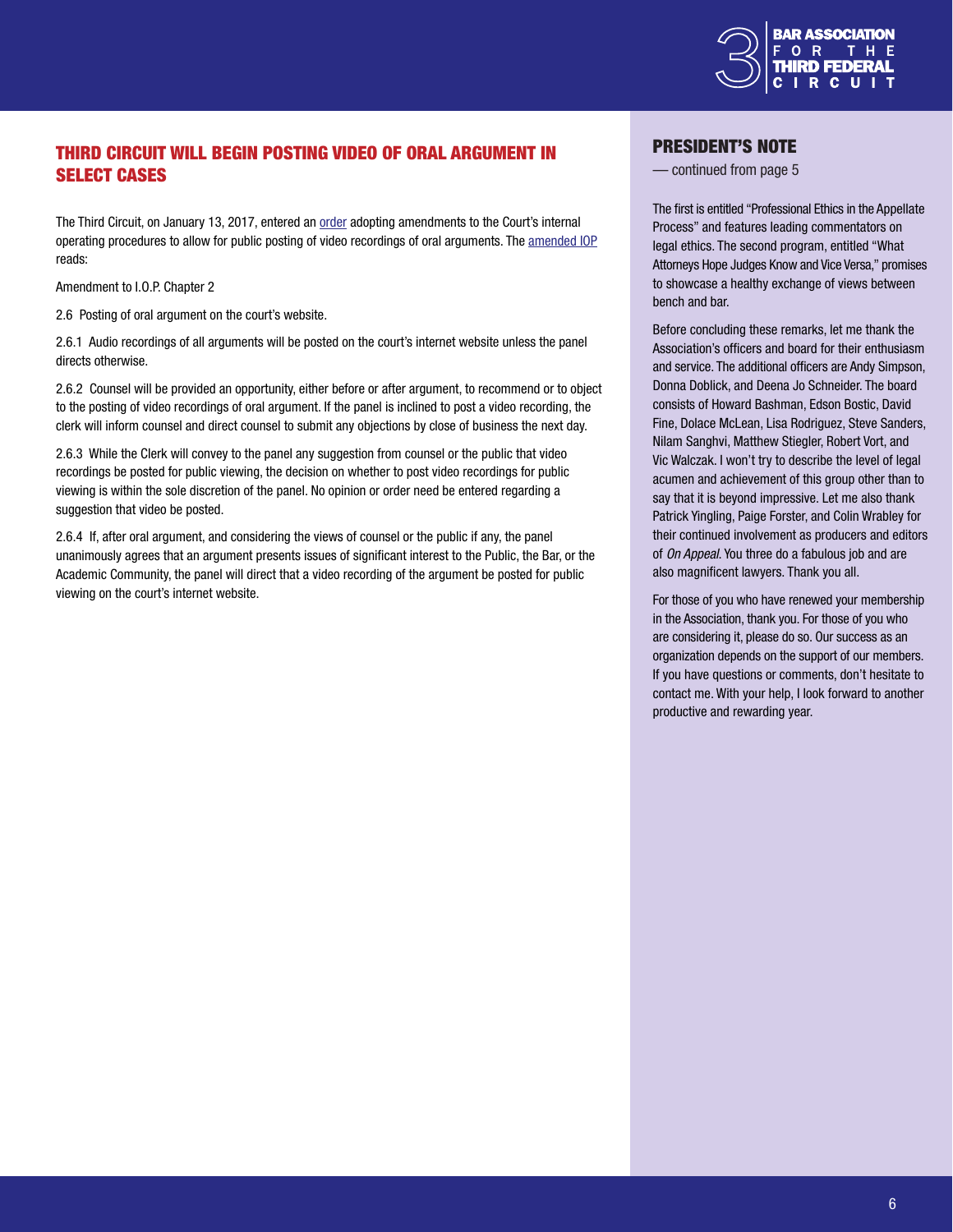

# 2017 THIRD CIRCUIT JUDICIAL CONFERENCE REGISTRATION

Registration is now open for the 2017 Conference, to be held April 19-21, 2017. You may register for the Conference [here](http://www2.ca3.uscourts.gov/conference/reg17conf.aspx). The Agenda is set and available [here.](http://www2.ca3.uscourts.gov/conference/2017Agenda.pdf)

## Registration Fees

The Conference Registration fee for attorneys after March 31 is \$550. This registration fee includes the opportunity to earn up to 12 CLE credits, plus attendance at the following Bench and Bar events: Conference Opening Dinner, three receptions, two breakfasts, a luncheon and refreshments throughout.

Rooms are being held at various Lancaster hotels to accommodate your stay during the Conference. Lodging must be reserved and paid for separately. We expect a large number of conferees and encourage you to make your hotel reservations early. You will not be charged for your lodging expense until your arrival. Make your reservations today!

## CLE Registration

Up to 12 hours CLE, including 2 hours of Ethics credit (pending approval), will be available. When registering for the Conference, please check the CLE registration boxes for Pennsylvania, Delaware, New Jersey, New York and/or Virgin Islands if you plan to seek credit from one or more of these jurisdictions. For additional information, please review the instructions under the CLE tab on the Conference website.

#### Government Attorneys, Public Interest Attorneys, and Law Faculty

Please indicate your position at the time of registration. Government attorneys, public interest attorneys, and full-time faculty or students may register at a reduced rate.

## Guest Fees

The registration fee for a guest attending the Conference Opening Dinner is \$100. Please indicate your intention to bring a guest to dinner and provide your guest's name when registering.

## Payment and Confirmation

Payment of the registration fee is required at the time you register online. VISA, American Express, and MasterCard are accepted forms of payment. You will receive a confirmation email from the Circuit Executive's Office. The email notice will also list your guest, if applicable, and any events selected on the registration form. Additionally, you will receive a payment confirmation email from MyVirtualMerchant setting forth your charges for the Conference.

## Concurrent Sessions

On Thursday and Friday, April 20-21, there are programs that will be in session simultaneously. You must choose one session when completing your on-line registration.

The Federal Court Section of the Allegheny County Bar Association is pleased to invite members of the Third Circuit Bar Association to save the date for a continuing legal education opportunity:

# 2017 Third Circuit Review of Cases

Join a panel of distinguished moderators who will engage Third Circuit Judges in a lively and informative discussion of the past year's most notable cases.

## Tuesday, May 23

2:30 to 4:30 p.m.

Joseph F. Weis Jr. United States Courthouse

## Pittsburgh, Pennsylvania

*Complimentary reception to follow*

## Watch your inbox!

Details and a registration link will be emailed to Third Circuit Bar Association members